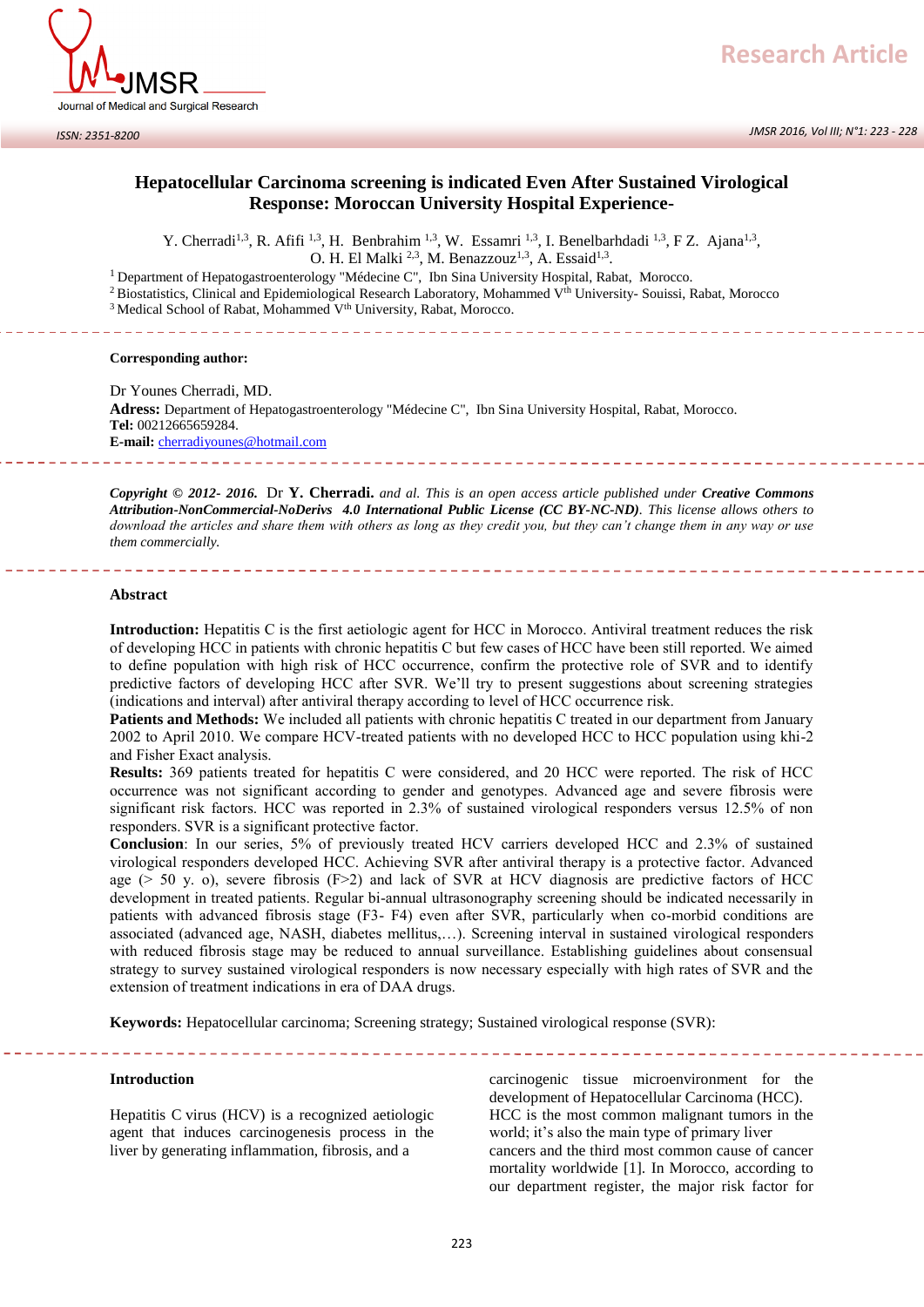

#### *ISSN: 2351-8200*

HCC is chronic hepatitis especially hepatitis C virus infection [2]. The risk of HCC gradually increases as liver fibrosis progresses and HCVinduced HCC is a rational target for cancer preventive intervention. Once cirrhosis is established, the annual incidence of HCC is extremely high (1%-7% per year) [3]. Hepatocarcinogenesis is an heterogeneous and long process and there is still much to elucidate. The combination of pegylated interferon to ribavirin (PEG/RBV) given for 24 or 48 weeks -according to genotype- has been retained for long years ago as the only consensual and standard treatment of chronic hepatitis C before the development of antiproteasis and anti polymerases. Recent clinical trials have reported sustained virological response (SVR) rates greater than 90% with the use of Direct-Acting Antiviral drugs (DAA)-based interferon-free regimens even in cirrhotic and hardto-treat patients [3]. Antiviral treatment limits fibrosis progression and the incidence of HCC has been shown to be reduced after antiviral therapy. However, few cases of HCC in patients with chronic hepatitis C are still reported even after antiviral treatment. This study investigates the risk of developing HCC in chronic hepatitis C carriers after antiviral therapy. It aims to identify population with high risk of HCC occurrence and to confirm the protective role of SVR. The major endpoint is to define predictors of developing HCC after achieving SVR. We'll try to present suggestions about screening strategies (indications and interval) after antiviral therapy according to level of HCC occurrence risk.

## **Patients and methods**

It's a monocentric, retro-prospective and analytic study. It includes all patients with chronic hepatitis C enrolled in our department from January 2002 and April 2010, who were considered for antiviral treatment. At study onset, included patients had no HCC and they were not co-infected by hepatitis B or HIV. They were all tested for HCC before inclusion: abdominal ultrasonography was systematically performed prior to antiviral therapy. Patients with current or previous history of HCC were excluded. All participants were treated by Peg-IFN/RBV. During the follow-up, all patients benefited from ultrasonography biannually after treatment to detect suspected hepatic nodules.

Diagnosis of HCC was retained on the basis of histological confirmation when biopsy was performed or according to morphological non invasive criteria (Barcelona criteria) for cirrhotic patients where biopsy was not necessary. For each patient, we considered following metadata: age at

HCV diagnosis, gender, baseline viral loads (BVL), Hepatitis C genotype, necro-inflammatory activity (A) and fibrosis (F) degrees at the beginning of antiviral treatment. Histological activity and fibrosis were evaluated according to METAVIR score (F >2 was considered as an advanced stage of fibrosis). We considered initially all treated patients regardless of treatment outcome and we compared treated patients who didn't develop HCC at the follow-up to patients who developed HCC; we used khi-2 and Ficher-Exact analysis. In a second step, we were particularly interested in the population of patients who developed HCC even they achieved SVR in order to elucidate the risk factors of developing HCC after SVR. We compared sustained virological responders who didn't develop HCC to sustained virological responders with developed HCC in the follow-up. we used Pearson chi-square test. Patients included in this study had at least **03** years of regular biannual follow-up.

## **Results:**

Three hundred sixty nine patients received antiviral treatment for hepatitis C in our department from January 2002 to April 2010 and were then included in our study. Time of follow up ranges between 3 and 9 years with a median of 6 years. During the regular bi-annual follow up, 20 HCC has been diagnosed which corresponds to 5% of previously treated population. In the 20 participants who developed HCC, 12 were female (60%) and 8 male (40%); the mean age was 61 years old [40- 72]. The mean time for HCC occurrence was  $5 +/-2$  years. Fifty Tree percent of patients had a HCV- genotype 1 (HCV- 1) and 47% had HCV-genotype 2 (HCV-2). Ninety five percent presented severe fibrosis at the beginning of treatment (Table I). SVR was achieved in 259 patients (70%). In patients with SVR, only 06 of 259 developed HCC (2. 3%) fig. 1.

Considering all treated population, the comparison of HCC occurrence rate in patients who didn't achieve SVR to sustained virological responders shows significant results: HCC was reported in 2.3% of sustained virological responders vs. 12.5% of non-SVR patients  $(p=0.004)$  (Fig. 1) which confirms that SVR reduces significantly the risk of developing HCC. The risk of HCC development was not significant according to patients gender and Hepatitis C genotypes (respectively  $p = 0.63$  and p=0.87). Advanced age at diagnosis and severe fibrosis were significant risk factors (respectively  $p=0.003$  and  $p=0.0001$ ) (Table II).

Of the 20 patients who developed HCC, six were previously sustained virological responders. They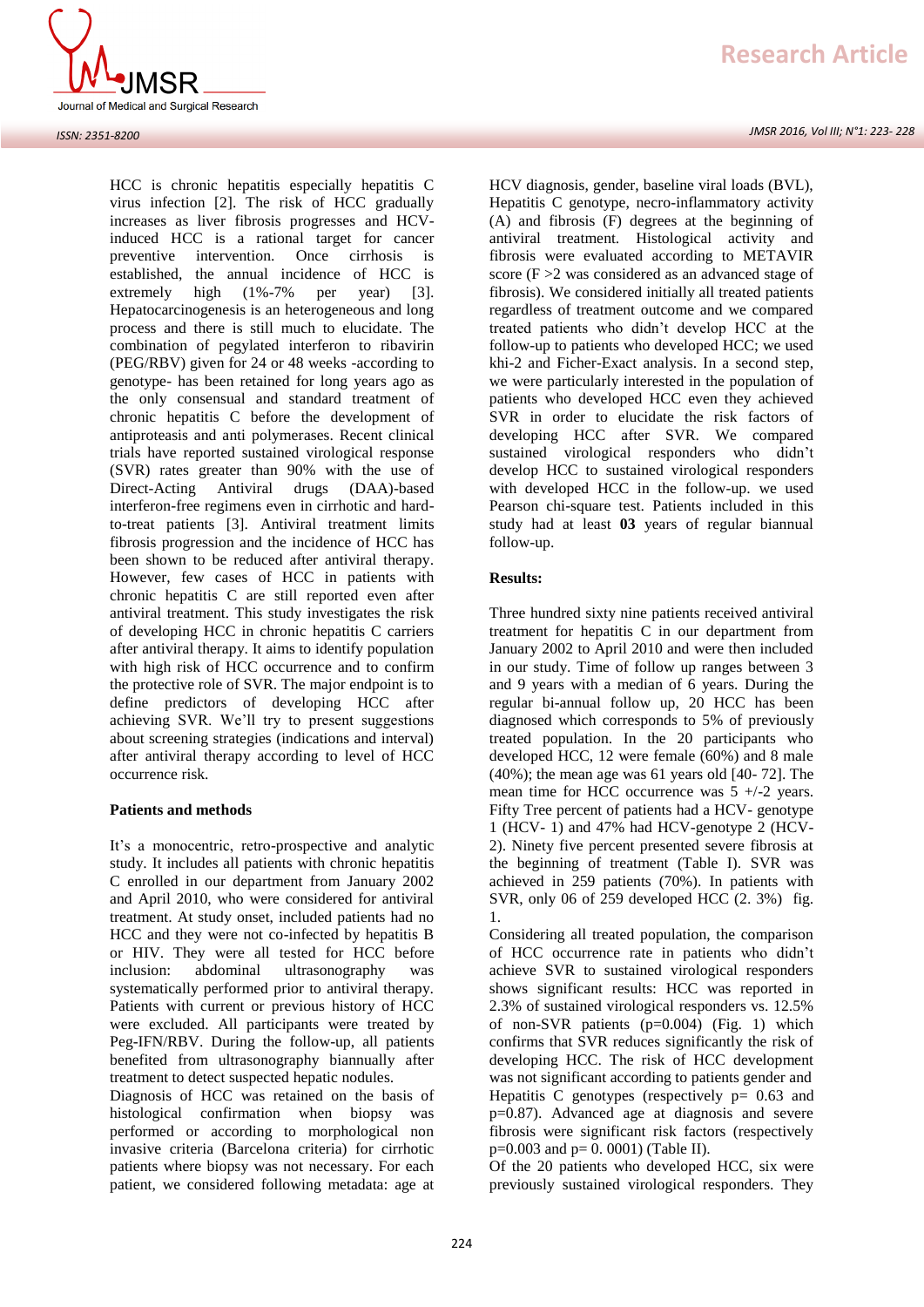



were 3 male and 3 female. Mean age was **60** years old [51- **70**]. **Five** patients had HCV- 2 and only one had HCV- 1. Fibrosis stage was severe (F3-F4) in all patients. The risk of HCC occurrence in

sustained virological responders was not significantly associated to gender, genotypes and initial high viral loads (respectively **p=1**, **p=0.4** and **p=0.57**). High necro-inflammatory activity (A) didn't influence hepatocarcinogenesis. Severe fibrosis was the only significant risk factor of developing HCC after achieving SVR (**p=0.01**) (Table III).

| Table I: General features of HCV- treated patients who developed HCC. |         |  |  |  |
|-----------------------------------------------------------------------|---------|--|--|--|
| *Total study population<br>369                                        |         |  |  |  |
| *Number of patients who developed HCC                                 | 20      |  |  |  |
| *Gender<br>-Male                                                      | 08      |  |  |  |
| - Female                                                              | 12      |  |  |  |
| *Mean age (years old)                                                 | 61      |  |  |  |
| *Mean time of HCC occurrence (years)                                  | $5+/-2$ |  |  |  |
| *HCV genotypes                                                        |         |  |  |  |
| $-HCV-1$                                                              | 53%     |  |  |  |
| $-HCV-2$                                                              | 47%     |  |  |  |
| *Fibrosis (METAVIR score)                                             | 94.6%   |  |  |  |
| -Severe                                                               | 5.4%    |  |  |  |
| -reduced                                                              |         |  |  |  |
| *Response to antiviral treatment                                      |         |  |  |  |
| -Sustained virological responders                                     | 06      |  |  |  |
| -Non-SVR patients                                                     | 14      |  |  |  |



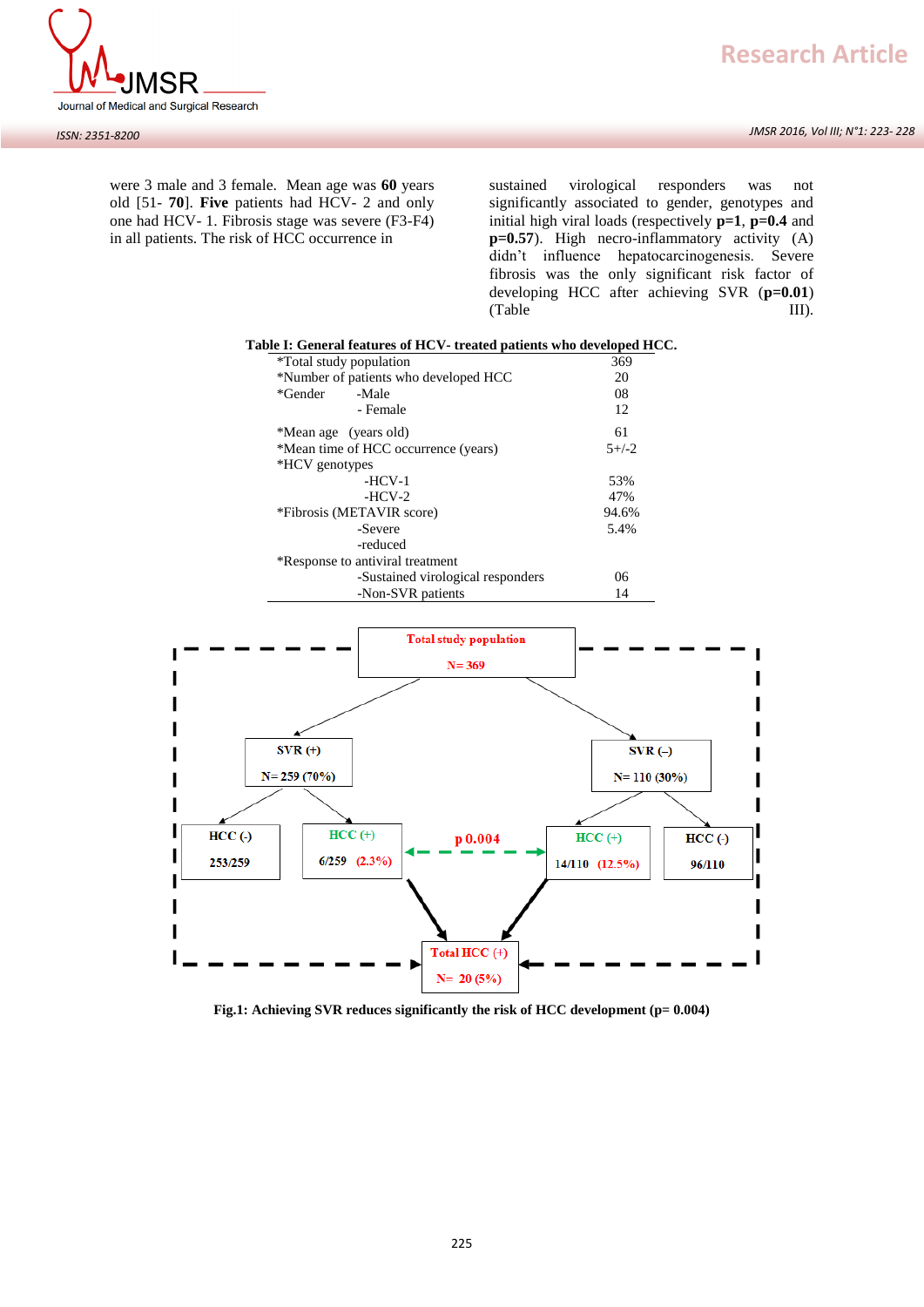



#### *ISSN: 2351-8200*

|                                 | Tuble III predictors of acted phight of the treated HOT carriers | $n$ (%)                | P           |
|---------------------------------|------------------------------------------------------------------|------------------------|-------------|
| Gender                          | Male<br>Female                                                   | 148 (40%)<br>221 (60%) | $p=0.63$    |
| Age of initial diagnosis of HCV | $> 60$ y.o<br>$\leq 60$ y.o                                      | 277 (75%)<br>92 (25%)  | $p=0.003$   |
| Genotype                        | Genotype 1<br>Genotype 2                                         | 196 (53%)<br>173 (47%) | $p=0.87$    |
| Initial fibrosis                | $F1-F2$<br>F3-F4                                                 | 18 (5%)<br>351 (95%)   | $p=0.0001$  |
| <b>Treatment Response</b>       | SVR achieved<br>non achieved SVR                                 | 118 (32%)<br>251 (68%) | $p = 0.004$ |

## **Table II: predictors of developing HCC in treated HCV carriers**

## **Table III: Advanced fibrosis is the only significant risk factor of HCC development after achieving SVR.**

|                             |               | Patients with developed<br><b>HCC</b> |     | Patients with no HCC | $\mathbf P$ |
|-----------------------------|---------------|---------------------------------------|-----|----------------------|-------------|
| Gender                      | Male          | 3.3%                                  | Vs. | 96.7%                | $p=1$       |
|                             | Female        | 3.4%                                  | Vs. | 96.6%                |             |
| Age of diagnosis            | Age $\leq$ 55 | 1%                                    | Vs. | 99%                  |             |
|                             | Age>55        | 5.7%                                  | Vs. | 94.3%                | $p=0.1$     |
| <b>HCV</b> Genotypes        |               | 1.3%                                  | Vs. | 98.7%                |             |
|                             | 2             | 4.7%                                  | Vs. | 95.3%                | $p=0.4$     |
| Baseline viral loads (BVL)  | High BVL      | 3%                                    | Vs. | 97%                  |             |
|                             | Low BVL       | 1.1%                                  | Vs. | 98.9%                | $p=0.57$    |
| Necro inflammatory activity | $A \leq 2$    | 3.2%                                  | Vs. | 96.8%                |             |
|                             | A > 2         | 6.3%                                  | Vs. | 93.7%                | $p = 0.4$   |
| Fibrosis****                | $F \leq 2$    | 0%                                    | Vs. | 100%                 |             |
|                             | F > 2         | 8.8%                                  | Vs. | 91.2%                | $p=0.01$    |

## **Discussion**

Hepatitis C is a real public health problem worldwide. It's an oncogenic virus with a particular tropism for the liver and a well-known etiology of HCC. In Morocco, according to recently conducted meta-analysis of the epidemiology of Hepatitis C in the Maghreb region, the National prevalence of Hepatitis C in general population was estimated to 0.8% (95%CI: 0.5–1.2) [4]. In a National crosssectional survey among 41269 participants, the overall prevalence of HCV infection in the general population was found to be 1.58% [5]. In other hand, prevalence was estimated to 74% and 44% in individuals with chronic or acute hepatitis [4, 6]; a Moroccan study interested in a selected population

of patients with HCC reported a prevalence rate of 57% [4, 7].

Each year, HCC is diagnosed in more than half a million people worldwide, including approximately 20.000 new cases in the United States [8]. Risk factors for HCC include infection with hepatitis B or C, alcoholic liver disease, nonalcoholic fatty liver disease and exposure to environmental toxins

especially aflatoxine. In the North Africa, despite of the high prevalence of HBV infection, HCC development seems to be more associated with hepatitis C than hepatitis B [9]. It's known in the HVC infection's natural history that 20% of infected patients will develop severe chronic hepatitis C and cirrhosis which is considered as a precancerous condition predisposing to HCC [10, 11]. The HCVinduced HCC development is a multi-step process that creates persistent chronic hepatic inflammation, progressive fibrogenesis in the hepatocysts, initiation of neoplastic clones accompanied by irreversible somatic genetic/epigenetic alterations, and progression of the malignant clones in a carcinogenic tissue microenvironment [**3**]. This process could take 20–40 years.

The great advantage in the management of chronic hepatitis C compared to hepatitis B is that Hepatitis C virus can be completely eradicated after treatment. Indeed, antiviral therapy of chronic hepatitis C has been developed rapidly and, in thirty years, SVR rates increased from 6% to up to 90%. Actually, after introducing DAA drugs, it's established definitively that Hepatitis C is a curable infection.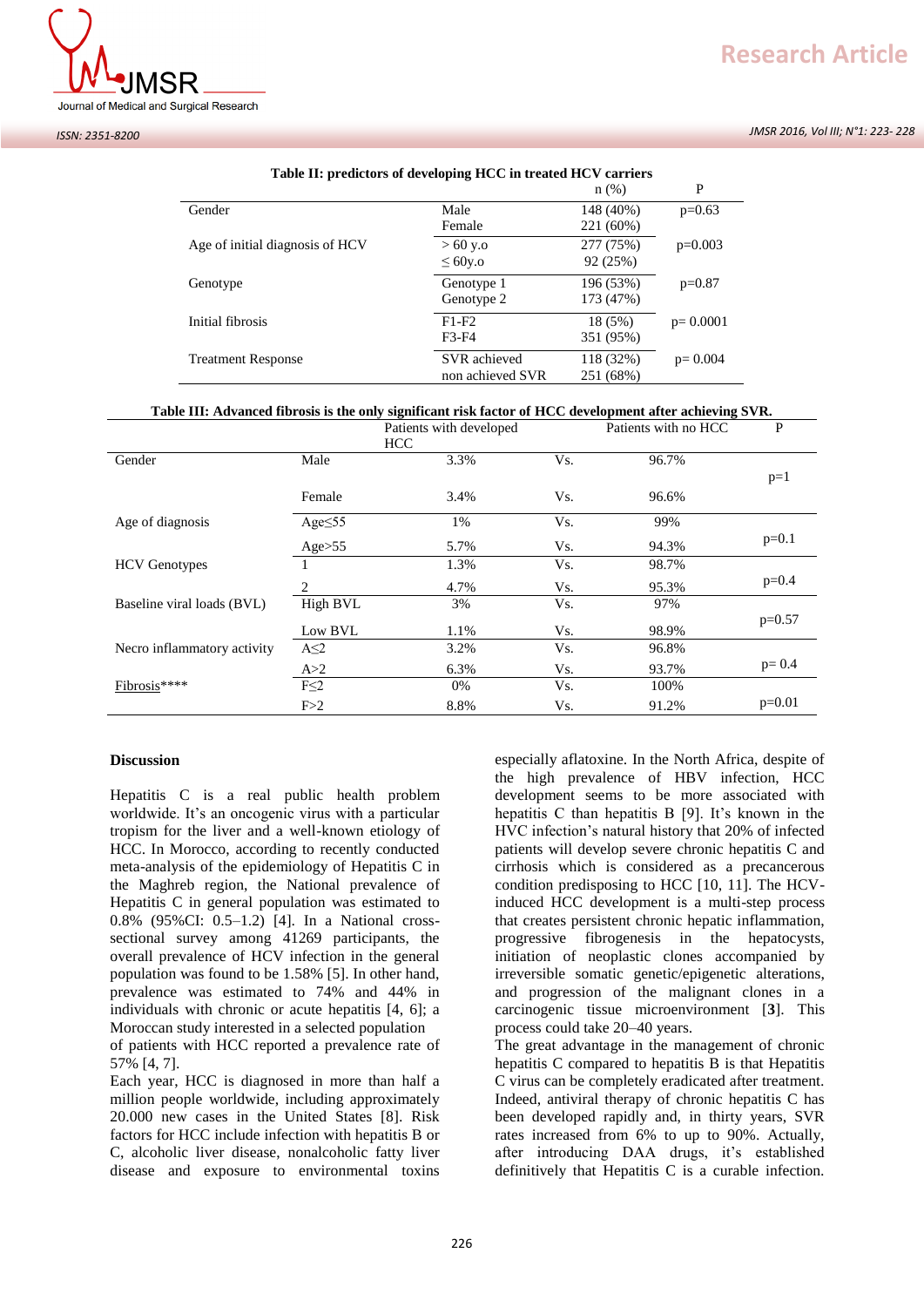

The new drugs, that can be combined to provide short and well tolerated all oral regimens, allows high rates of SVR for all HCV genotypes even in patients previously considered "difficult-to-treat" and in patients with advanced cirrhosis that in the past were contraindicated to antiviral treatment. [12] Our study was interested in the outcome of HCV carriers who benefited of antiviral therapy; in our series, antiviral treatment was the association Peg-IFN/RBV which has been retained for long time as standard of care in HCV-chronically-infected patient. The major assessment was that HCC may occur in treated patients even if SVR has been successfully achieved.

The predictors of HCC occurrence in treated HCV carriers were advanced age (> 50 years old), severe fibrosis and lack of SVR. Our study suggests that older patients -over 50 years old- were a risk factor population for HCC occurrence after antiviral treatment. This was reported by [Nihon Rinsho](http://www.ncbi.nlm.nih.gov/pubmed/25764685) who showed that the risk for developing HCC depends on age and is more important after 65 years-old [13]. Furthermore, it was demonstrated that the benefit of HCV eradication on HCC prevention was less significant in older patients than in younger [13]. Our patients with severe fibrosis were the second risk factor population; it's established in the literature data that the risk of HCC gradually increases as liver fibrosis progresses. Once cirrhosis is established, the annual incidence of HCC is extremely high  $(1-7\%$  per year), although HCC rarely develops in less fibrotic livers [3, [14\]](http://www.sciencedirect.com/science/article/pii/S0168827814004796#b0030) . Finally, the protective role of SVR [3] has been demonstrated again in our series. The lack of SVR exposes significantly to HCC development. Continuing biannual regular screening of HCC in non-responders patients is the rational strategy. Some authors suggest that the lack of surveillance after SVR was obviously associated with more advanced HCC at detection, resulting in poor prognosis. In addition, there is a difference in the severity of HCC at diagnosis according to the surveillance interval [3].

It's certain that achieving SVR improves the prognosis of patients and limits fibrosis progression which reduces the risk of HCC development. This preventive effect may be explained by the antiinflammatory effect of stopping necro-inflammatory mechanisms responsible of progression of fibrosis in the previously infected liver. However, HCV eradication does not abolish definitely the risk of HCC [15]. In our series, 2.3% of sustained virological responders developed HCC: the previous carcinogenic effects of HCV proteins may continue to create a cellular tissue microenvironment that serves to tumor evolution even after virus eradication. This demonstrates that screening is still indicated even after SVR! This founding led to the big question of screening strategy (surveillance interval, surveillance duration and high risk population) after SVR. If we established that screening is indicated even after SVR, should we process with bi-annual ultrasonography screening even if fibrosis stage is reduced (F1- F2)?

Actually, regression of cirrhosis is now a recognized concept [16, 17]. Liver fibrosis has been defined as a dynamic and potentially bidirectional process and the spontaneous regression of fibrosis has been demonstrated in both animal models of hepatic fibrosis and human trials in which the responsible agent of chronic hepatitis has been successfully controlled, like SVR condition [16]. In the coming decades, regression of cirrhosis should become the secondary reasonable goal after inactivation of viral hepatitis C [17]. HCV infection is associated with a 15- to 20-fold increase in risk for HCC compared with HCV-negative subjects in cross-sectional and case-control studies [18]. This could suggest that patients with reduced fibrosis at HCV diagnosis, who achieved SVR after antiviral therapy, present a lowest risk for developing HCC. The interval of regular screening in those patients could be reduced to annual surveillance only.

One of our study's endpoints was to define risk factors of HCC occurrence in sustained virological responders to define the profile of patients who should be carefully and closely considered for HCC screening after SVR. In our series, all the sustained virological responders who developed HCC had an advanced fibrosis stage (F>2 according to Metavir Score) and it has been shown statistically that this condition is the only significant risk factor for developing HCC after achieving SVR.

Establishing guidelines about consensual strategy to survey sustained virological responders is necessary. If it's clearly estabilished that regular bi-annual screening is indicated in patients with advanced fibrosis stage even more when co-morbid conditions are associated (such as older patients, diabetes mellitus, nonalcoholic fatty liver disease, alcoholism…), it becomes strongly important to stay about the surveillance strategy in the other patients categories. We are now in the era of anti-viral drugs associated to higher SVR rates; also, HCV therapy is indicated today in patients with reduced fibrosis as a major element of the global vision for HCC prevention and HCV eradication worldwide.

## **Conclusion**

In our series, 5% of previously treated HCV carriers developed HCC and 2.3% of sustained virological responders developed. Our results confirm the evidence that achieving SVR after antiviral therapy